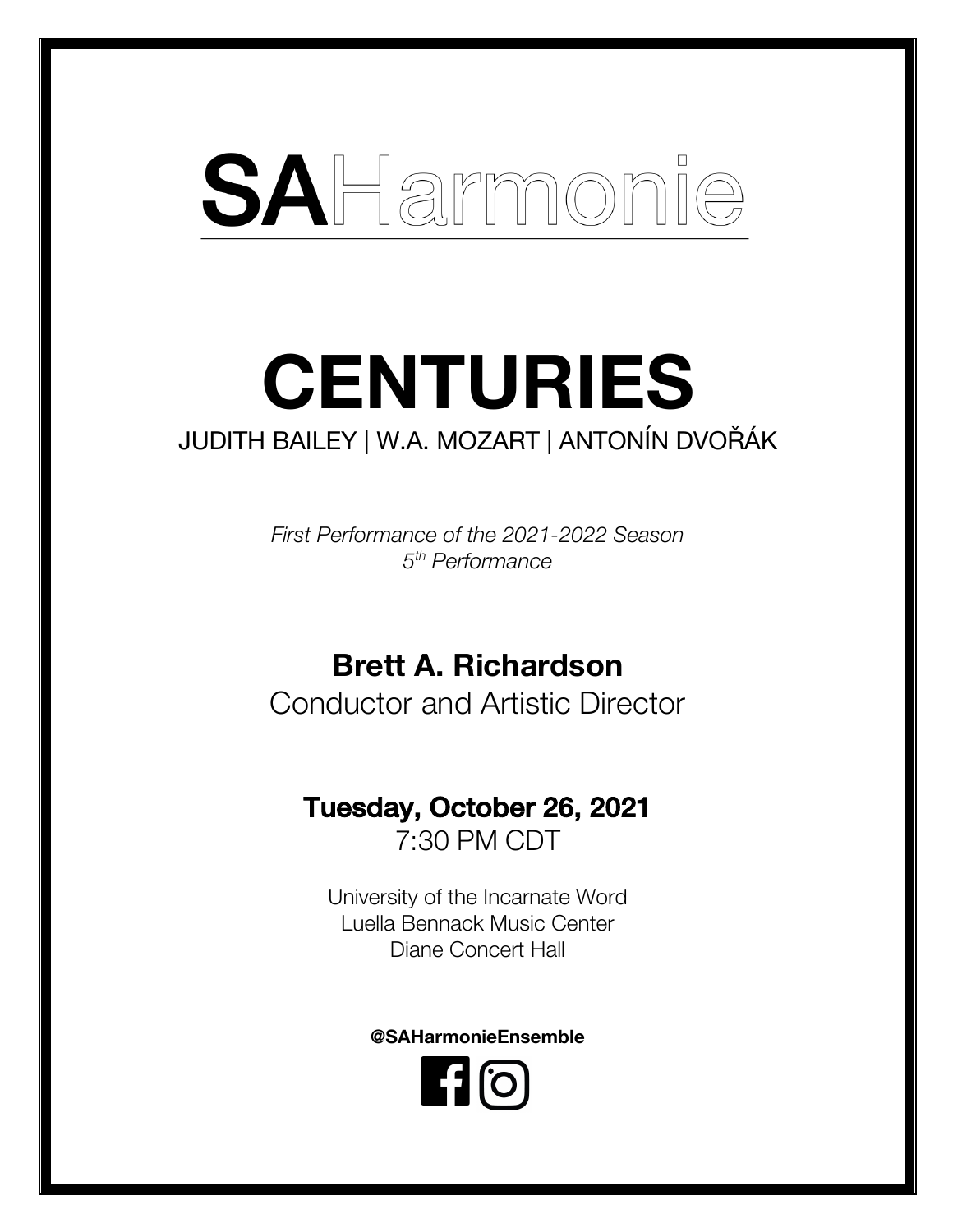# **PROGRAM**

*Concerto for Ten Wind Instruments*, Op. 20 (1979, rev.1999)...... JUDITH BAILEY | 15'00" (b. 1941)

- I. Prelude
- II. March
- III. Cantilena
- IV. Scherzo
- V. Postlude

*Divertimento for Sextet*, KV 213 (1775)...........................................W.A. MOZART | 10'00" (1756-1791)

- I. Allegro Spiritoso
- II. Andante
- III. Menuetto; Trio
- IV. Contredanse et Rondeau

## **INTERMISSION (15 mins.)**

*Serenade for Winds in D Minor*, Op. 44 (1878) .......................ANTONÍN DVOŘÁK | 24'00" (1841-1904)

- I. Moderato, quasi marcia
- II. Minuetto: Tempo di Minuetto
- III. Andante con moto
- IV. Finale: Allegro Molto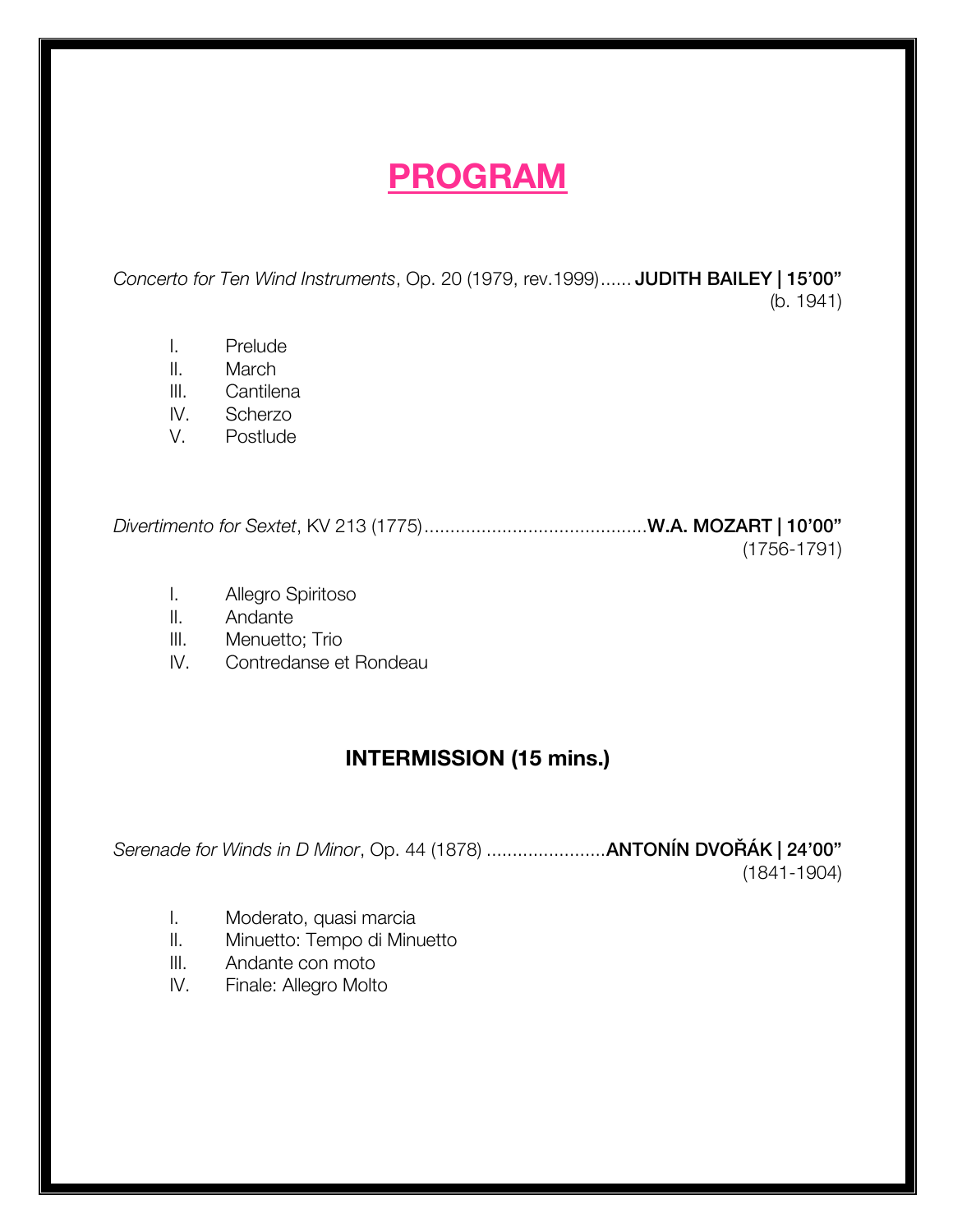## **PERSONNEL**

Brett A. Richardson Conductor and Artistic Director

Danielle Aicher Flute

Justin Gonzales Principal Horn

Lisa Guile Flute

Erin Webber Principal Oboe

Leo Benavides Second Oboe

Kathleen Jones Principal Clarinet

Don Bierschenk Second Clarinet

Sean Holmes Second Horn

LaNetra Carther Third Horn

Meridith Wright Bassoon

Sarah Wildey-Richmond Principal Bassoon

George Fahlund Double Bass

*\*Guest Artist*

Joshua Younke Cello\*

## SPECIAL THANKS

- University of the Incarnate Word Department of Music, Prof. William Gokelman, *Chair*, and Melinda Wright, *Venue Manager*, for the use of the UIW Concert Hall
- Joshua Younke, Guest Cellist
- Our Special Guests for attending tonight's performance in-person or online

**LEARN MORE @ SAHARMONIE.ORG**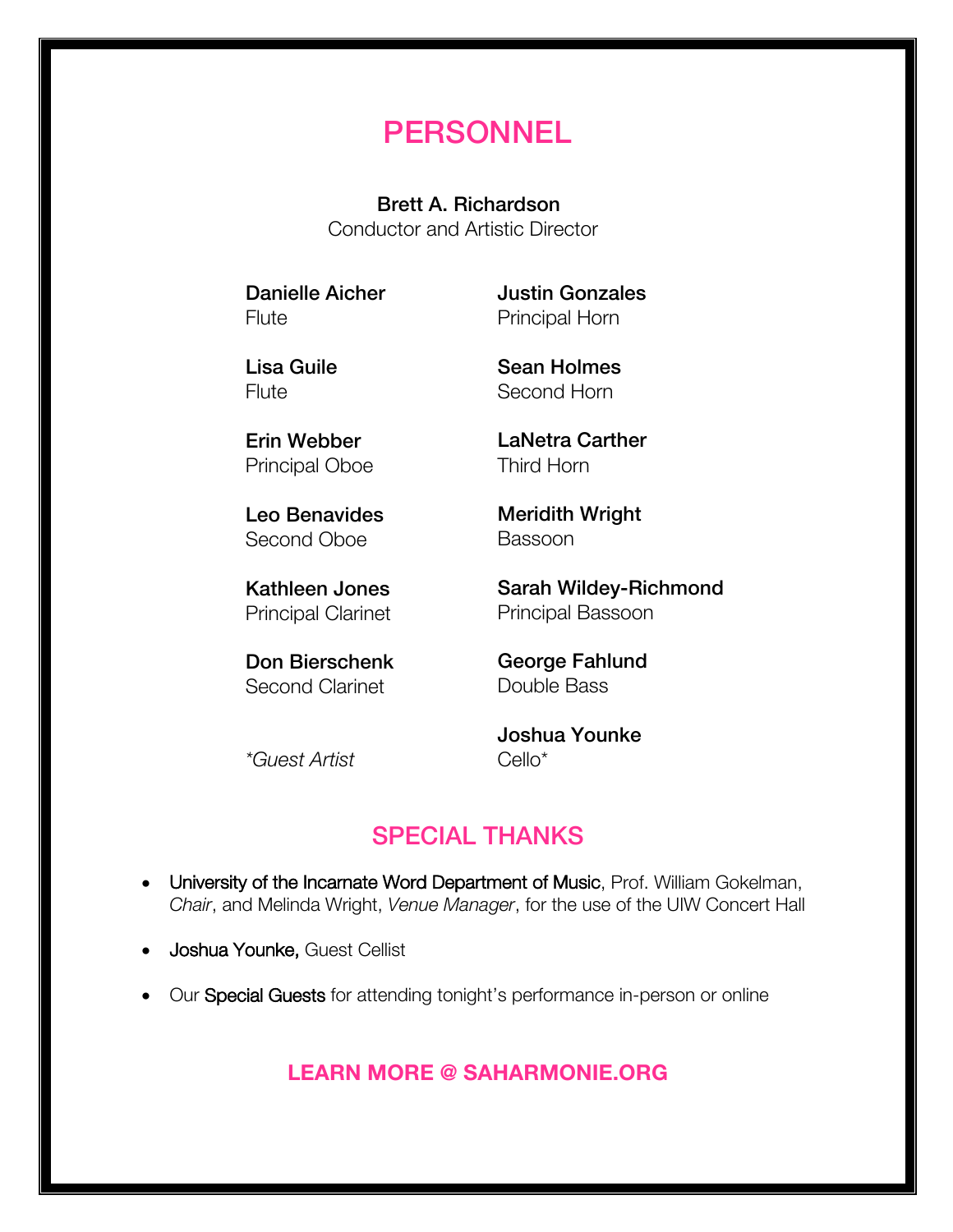## PROGRAM NOTES

### *Concerto for Ten Wind Instruments***, Op. 20**........................**JUDITH BAILEY** (b. 1941)

Judith Bailey was born in Camborne, Cornwall in 1941 and now lives on the north Cornish coast, a location which provides much inspiration for her compositions and paintings. After training at the Royal Academy of Music, she became a peripatetic woodwind teacher, and in 1971 became a freelance composer, conductor, and clarinetist. Her compositions include two symphonies, two string quartets, a clarinet concerto and many other orchestral, chamber and instrumental pieces. Judith was conductor of the Southampton Concert Orchestra and Petersfield Orchestra for nearly 30 years. Judith Bailey is a member of the British Academy of Composers and Songwriters and has worked as a composer throughout most of her life. Much of her music has been commissioned and performed both in the UK and overseas, and several of her compositions have been published.

*Concerto for Ten Wind Instruments* was composed for double woodwind quintet in 1979 for the Southampton Concert Orchestra Wind Ensemble, who gave several performances of it in Southampton and surrounding areas. In 1981, the work was chosen for performance at the *International Festival of Women in Music* where it was well-received. Constructed in an arch form, each movement of the *Concerto* opens with the same short, descending "series," and is bookended by nearly identical material that one reviewer described as, "…a full, superb, and stimulating choral image."

*– Judith Bailey*

#### *Divertimento in F Major for Sextet***, KV. 213** ..................... **W.A. MOZART** (1756-1791)

The five *Divertimenti* for wind sextet, K. 213, 240, 252 (240a), 253, and 270 by Wolfgang Amadeus Mozart were composed, according to the dates added to the autograph scores by Leopold Mozart, between July 1775 and January 1777. Since Mozart made no extended journeys in these years, he probably wrote these works in Salzburg. We have no information regarding why Mozart composed the five Divertimenti; however, in Salzburg, there is evidence of ensembles, mostly comprising six court musicians (two oboes, two horns, and two bassoons), from the late 1760s onwards. The contract from 1778 of Salzburg court oboist Joseph Fiala explicitly mentions his duty to perform "a music with wind instruments at table upon our demand," leading to the assumption these Divertimenti functioned as *tafelmusik* or "table music" in the background at dinner parties or royal functions.

This first sextet is regarded by some as the least sophisticated of the set. The *Allegro spiritoso* is in sonata form but the development section is quite brief. The subsequent *Andante* has a ternary structure and sees the first oboe paired with the first